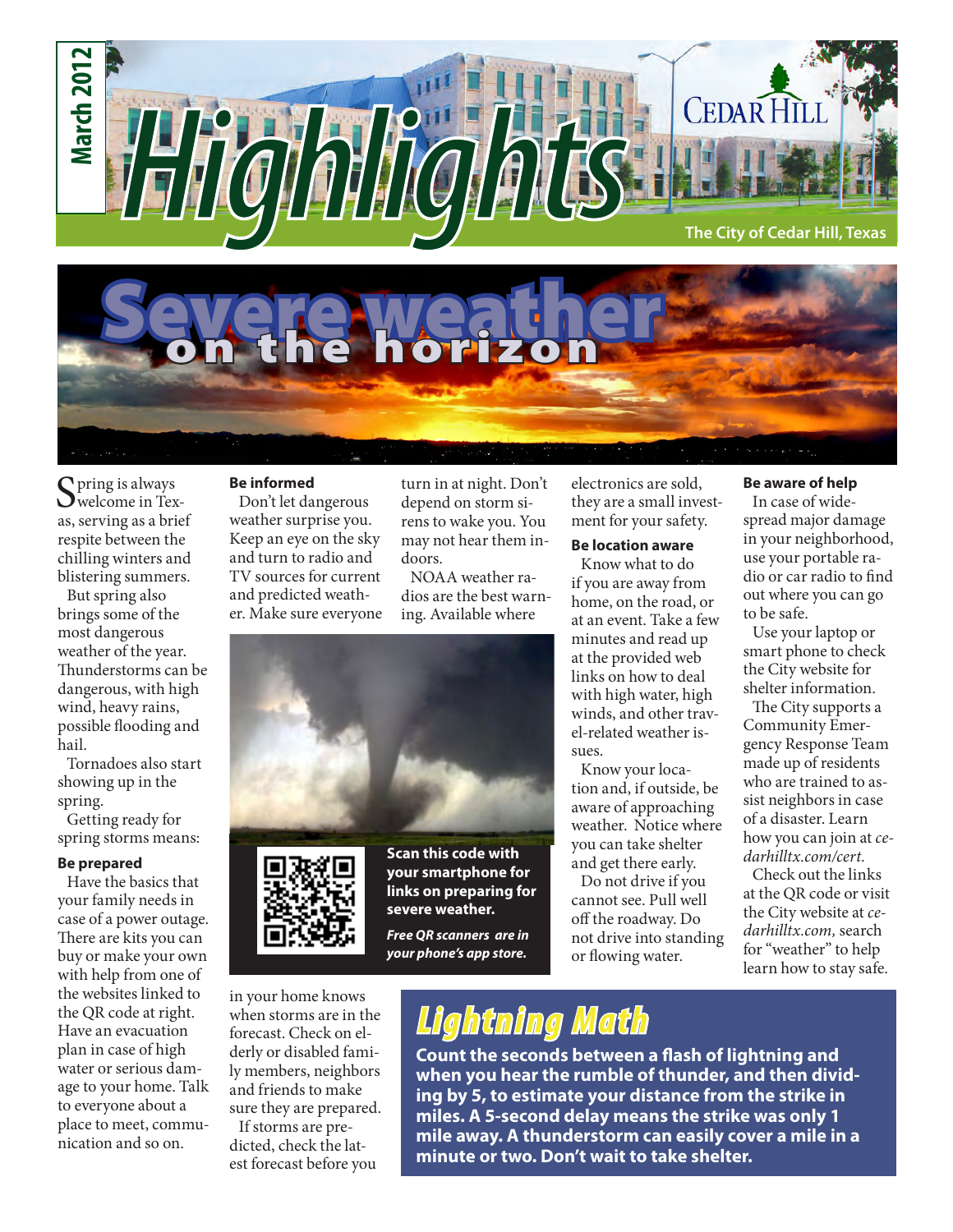

**When emergency help is needed you want it "now!"**

Proper use of our area's 911 service can speed up the process of getting help to your location.

Here are a few tips from the staff at Southwest Regional Communication Center (SWRCC), the 911 call center servicing Cedar Hill, DeSoto and Duncanville.

**Make sure you are in a safe location.** If you are at the scene of an accident, park your vehicle off the roadway away from the vehicle(s) involved before calling 911. Move away from any burning vehicle or structure or any location with gas or vapors that may be explosive or dangerous.

**Whenever possible,** 

**call from a land line.** It is easier for SWRCC operators to determine your exact address on a land line and your connection may be better if cell coverage is weak.

**Know your location.** Be able to give the address (including city) or use landmarks, cross streets or mile markers if on a highway. If you are calling from a cell phone (70% of calls to SWRCC are from cell phones) the operator may not know exactly where you are.

**Know your phone number.** Give it to the operator. If you get disconnected, the 911 operator may need to call you back. Don't hang up until instructed to do so.

**Briefly and clearly** state your emergency so the operator can begin dispatching the proper services. Be aware that help is being sent while the operator is speaking with you.

**Do not let children play with cell phones.** Many phones enable 911 calls even when the keypad locked. In an average month SWRCC receives nearly 1,000 "hang up" calls that are accidentally dialed.

**Do not put 911 on speed dial.** How long does it really take dial 3 numbers? Accidental calls from speed dials and pocket dials consume valuable time as the operator attempts to determine if your call is an actual emergency.

**Do not text 911.** They cannot accept texts.



## Cedar Hill State Park **Our wilderness next door**

 $\sum_{\text{two decades no}}$ place has come to epitomize the importance of urban green space more than Cedar Hill State Park. Located on FM 1382, bordering Cedar Hill on the northwest, CHSP is an 1,800-acre peaceful retreat next to Lake Joe Pool's 7,500 surface acres of water sports.

CHSP is known as one of the area's top mountain biking destinations.

\$6 million in recent improvements enhanced the 300+ camp sites, solar hot water

heating systems, roadways and RV pads.

Penn Farm, an original homestead established in 1854, contains numerous historical structures and replicas depicting the region's rural farm life in the late 19th century. Interpretive farm tours are available.

For more information call the park at 972.291.3900 or visit texasstateparks.org/

Thanks to local visionaries and state leaders CHSP hasn't changed much while the communities around it have grown.

# **Alerts**



uses a recorded message system to quickly distribute important information to residents.

#### **If you no longer have a home phone, the City may not be able to get the message to you.**

The City asks that you visit the website below and add your cell phone number(s) and email address. Your information will not be available to telemarketers.

Messages are sent as recordings, emails and/or text messages. They will always clearly indicate that they are from the City of Cedar Hill.

Please register; it only takes a couple of minutes and we want to keep in touch. **cedarhilltx.com/connect**

## **Trash can yelps for help when full**

Yes, the trash receptacle in the photo is green on the outside, but it's really saving green, via email.

Located at the Police entrance to the Government Center this "Big Belly" unit includes a solar-powered trash compactor so it doesn't have to be emptied as often. Solar power allows placement in parks and other remote locations without electric hookup.

When it gets full, it

emails the Facility staff to tell them it needs to be emptied.

The City is looking



into using these trash receptacles in other locations to avoid trash overflows and lower labor costs involved in having staff check trash containers almost daily.

 It is expected that the labor savings could more than offset the additional cost of these units.

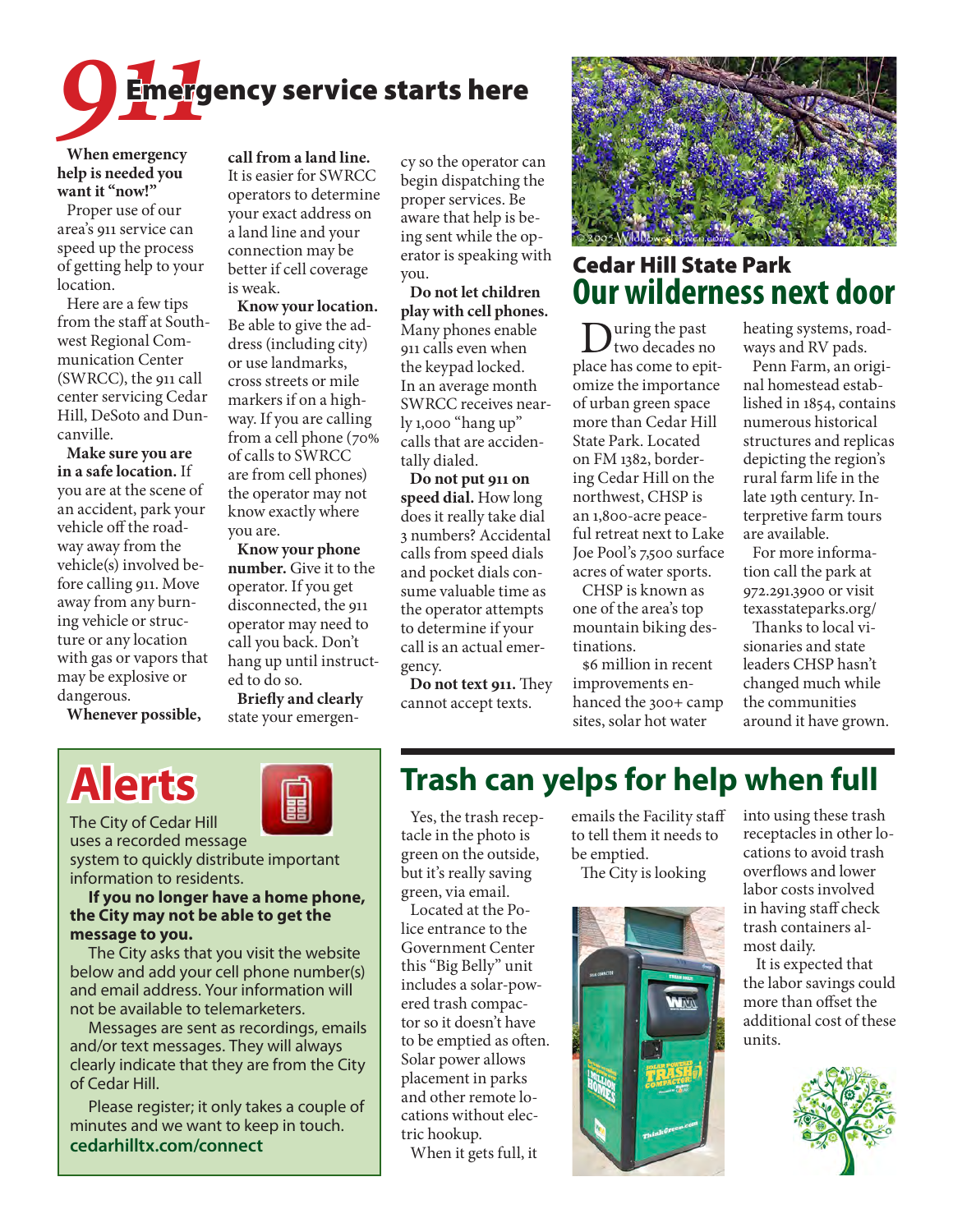

Victoria Lyons, right speaks to visitors at a recent City Council meeting after she received the S.T.A.R. student award from City Council member Wallace Swayzee, left. Lyons is a sixth grader at West Intermediate.



Toni Thomas, right, was recently inducted into the Texas USSSA Hall of Fame for her significant impact and outstanding contributions to the game of slow pitch softball. She was congratulated by former USSSA Executive Vice President Ron Neely, left.



Pat Bateman receives a plaque from her former boss, Deputy City Manager Greg Porter as she was recognized by the City Council for retiring with 29 years of service to the City of Cedar Hill.



Cedar Hill firefighter Capt. Chris Tancred lights some of the dead grass being removed at a prescribed fire at Cedar Hill State Park in February. Several Cedar Hill firefighters joined Texas Forest Service crews to safely remove excess fuel and help restore natural balance to some of the native grassland areas in the park.

# Community Calenda

### **March**

#### 24 Household Hazardous Waste Disposal

9-11 a.m. Cedar Hill High School parking lot, US67 at Cooper St. Proof of residency required. Residents may bring all those nasty chemicals stacked in the garage. Don't bring explosives, computers or tires. For a full list, visit *cedarhilltx.com/HHW*.

#### 24 Walk the Light Arts Festival

#### 5-10 p.m. in Historic Downtown.

Artists of all art genres will display or perform their craft inside historic downtown businesses, in Pioneer Park and on the streets. For more information visit *cedarhilltx.com/walkthelight*.

#### 27 City Council Meeting

6 p.m. Briefing Session, Regular City Council Meeting begins at 7 p.m. Government Center, 285 Uptown Blvd., First Floor, Cannady Room. Agenda posted online and at the front door of the Government Center at least 72 hours before meeting at *cedarhilltx.com/agenda*.

#### 31 Women's Health Expo

10 a.m. - 2 p.m. Zula B. Wylie Public Library Meeting Room, 225 Cedar St. Free mammograms and information about maintaining optimum health and wellness. Registration required. 972.291.7323 x1313.

## April

#### 7 Library Easter Egg Hunt

11 a.m. - 1 p.m. at the Library Amphitheater, 225 Cedar St. This is a free event. For details email toni.simmons@cedarhilltx.com.

#### 10 City Council Meeting

6 p.m. Briefing Session, Regular City Council Meeting begins at 7 p.m. Government Center, 285 Uptown Blvd., First Floor, Cannady Room. Agenda posted online and at the front door of the Government Center at least 72 hours before meeting at *cedarhilltx.com/agenda*.

#### 12 High Pointe Public Improvement District Meeting

6:30 p.m. High Pointe Baptist Church, 101 High Pointe Ln. The High Pointe Public Improvement District (HPPID) provides maintenance and improvements to existing landscaping, irrigation systems, sign/wall monuments, fencing and hardscape in the High Pointe common areas

#### 14 Spring Community Cleanup and Arbor Day Tribute

9 a.m. Virginia Weaver Park, 631 Somerset.

Keeping our community clean and neat is more fun when we do it together. Registration for door prizes begins at 9 a.m. Cleanup, at the location of your choice, continues until 11 a.m. Wrap it up with a free hot dog lunch, thanks to the Lions Club, and an Arbor Day Tribute celebrating trees. Volunteers will receive a Keep Cedar Hill Beautiful t-shirt.

#### 21 Earth Day & Community Garden Celebration

10 a.m. - 1 p.m. Zula B. Wylie Public Library 225 Cedar St. Visit with experts and neighbors who are interested in community gardening. Learn how to start one in your neighborhood.

## Second Saturdays

#### Cheap Chip

The Tri-City Animal Shelter hosts low-cost microchipping for pets on second Saturdays from 10 a.m. to 3 p.m. at the Shelter, 1150 E. Pleasant Run Rd. Those who adopt a pet on Cheap Chip Saturdays will have their picture made and can enter a drawing.